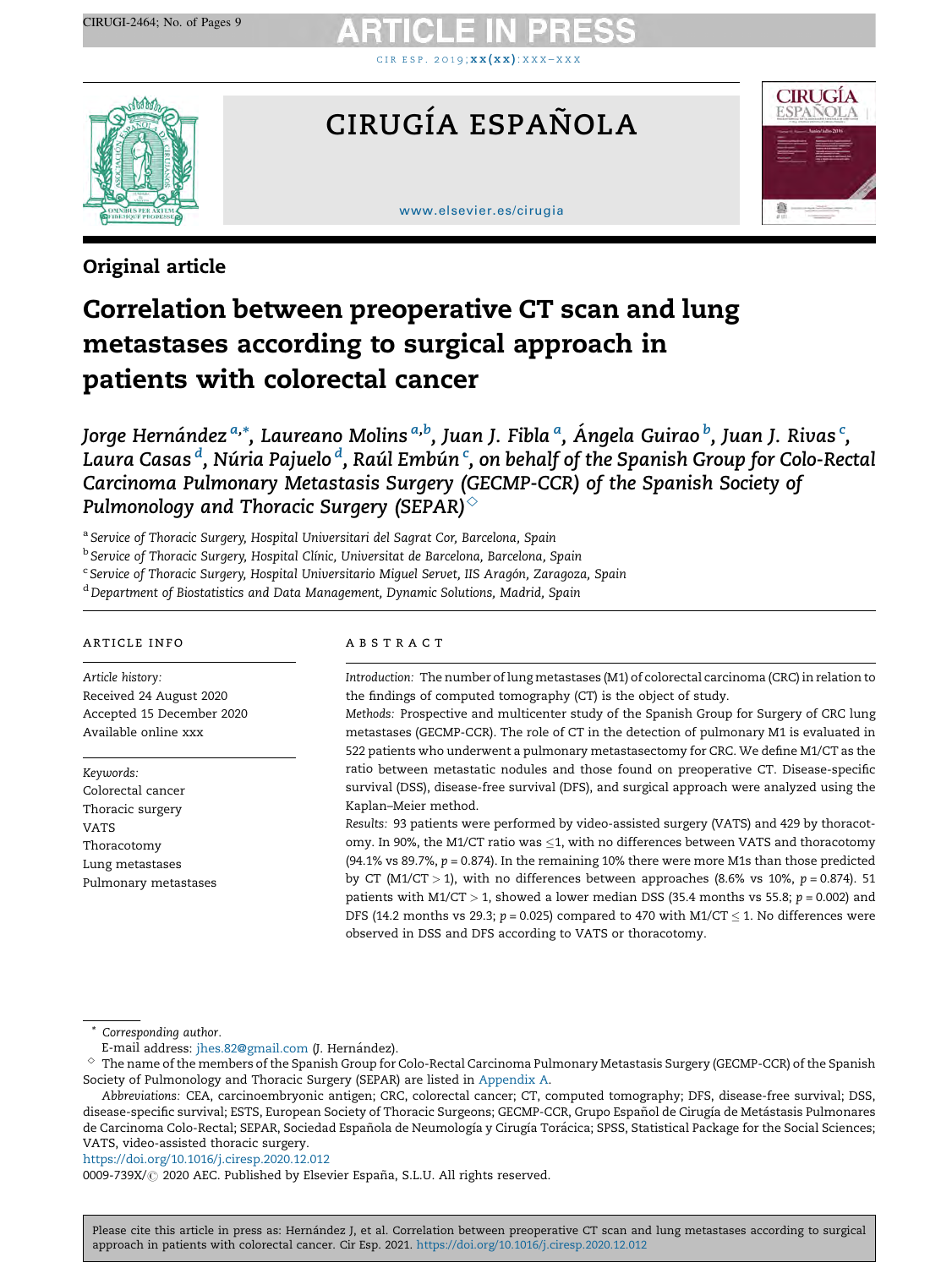2 CIR ESP. 2019;  $\mathbf{x} \times (\mathbf{x} \times \mathbf{x}) : \mathbf{X} \times \mathbf{X} - \mathbf{X} \times \mathbf{X}$ 

Conclusions: Our study shows equivalent oncological results in the resection of M1 of CRC using VATS or thoracotomy approach. The group of patients with an M1/CT ratio >1 have a worse DSS and DFS, which may mean a more advanced disease than predicted preoperatively.

 $\odot$  2020 AEC. Published by Elsevier España, S.L.U. All rights reserved.

# Correlación entre TC preoperatoria y metástasis pulmonares según abordaje quirúrgico en pacientes con cáncer colorrectal

### r e s u m e n

Introducción: El número de metástasis pulmonares (M1) de carcinoma colorrectal (CCR) en relación con los hallazgos de la tomografía computarizada (TC), es objeto de estudio. Métodos: Estudio prospectivo y multicéntrico del Grupo Español de Cirugía de las metástasis pulmonares del CCR (GCMP-CCR). Se evalúa el papel de la TC en la detección de M1 pulmonares en 522 pacientes intervenidos de una metastasectomía pulmonar por CCR. Definimos como M1/CT al cociente entre los nódulos metastásicos y los hallados en la TC preoperatoria. Se analizó la supervivencia específica de enfermedad (SEE), la supervivencia libre de enfermedad (SLE) y el abordaje quirúrgico mediante el método de Kaplan-Meier. Resultados: En 93 pacientes se utilizó la cirugía videoasistida (VATS) y 429 toracotomías. En un 90% el cociente M1/TC fue  ${\leq}1,$  sin diferencias entre VATS y toracotomía (94,1 vs. 89,7%;  $p = 0,874$ ). En el 10% restante existían más M1 que las predichas por la TC (M1/CT > 1), sin diferencias entre abordajes (8,6 vs. 10%;  $p = 0,874$ ). Cincuenta y un pacientes con M1/CT > 1, mostraron una menor mediana de SEE (35,4 vs. 55,8 meses;  $p = 0,002$ ) y SLE (14,2 vs. 29,3 meses; p = 0,025) en comparación con 470 con M1/CT  $\leq$  1. No se observaron diferencias en la SEE y la SLE según VATS o toracotomía.

Conclusiones: Nuestro estudio muestra unos resultados oncológicos equivalentes en la resección de M1 de CCR mediante abordaje VATS o toracotomía. El grupo de pacientes con un cociente M1/CT > 1 presentan una peor SEE y SLE, pudiendo significar una enfermedad más avanzada de la predicha preoperatoriamente.

 $\odot$  2020 AEC. Publicado por Elsevier España, S.L.U. Todos los derechos reservados.

# Introduction

Distant metastasis, especially located in liver and lung, are nearly the most important prognostic factor for colorectal cancer (CRC). It is estimated that between 10% and 20% of patients with CRC will develop pulmonary metastasis. Pulmonary metastasectomy can only be performed in a small group of patients, due to the high incidence of extrathoracic disease at the moment of the diagnosis, or the significant pulmonary involvement.<sup>1,2</sup> Whenever feasible, surgery is considered an effective therapeutic option, with reported 5 year overall survival rates after radical lung resection, ranging from 41% to 68%. $3,4$  In properly selected patients, pulmonary metastasectomy has become widely accepted as a potential curative option for lung metastasis from CRC. $5,6$ 

Open thoracotomy and video-assisted thoracic surgery (VATS) are both accepted techniques to perform pulmonary metastasectomy, but, since few years ago, VATS has gained popularity, and right now, numerous surgeons chose VATS as the first surgical approach.<sup>7-9</sup> A survey done to members of the European Society of Thoracic Surgeons (ESTS) reported; 60% of surgeons considered VATS an acceptable surgical approach for selected cases. 40% of them considered this approach the first choice for unilateral disease.<sup>[10](#page-7-0)</sup> Although VATS approach seems to be accepted by most thoracic surgeons, there are not prospective randomized studies comparing VATS with the standard thoracotomy for CRC lung metastases resection. The crux lies on the undetected M1 by preoperative chest CT, which could be lost during VATS procedures, compared with pulmonary nodules that might be found by careful manual palpation.[11](#page-7-0)

A prospective multicenter study was designed to assess the prognostic value of preoperative CT imaging compared to histological findings, regarding surgical approach comparing VATS versus conventional thoracotomy.

# Material and methods

## Study design

The prospective multicenter registry of the Spanish Group for Colorectal Carcinoma Lung Metastases Surgery (GECMP-CCR) was established by The Spanish Society of Pneumology and Thoracic Surgery (SEPAR) in January 2008. All patients with one or more histologically proven and surgery removed of CRC lung metastasis between March 2008 and February 2010 by the Thoracic Services of 32 public hospitals were included in the database. The purpose of the GECMP-CCR-SEPAR registry was to obtain nationwide high-quality data in a short and defined period of time, in order to document the current practice of the

Please cite this article in press as: Hernández J, et al. Correlation between preoperative CT scan and lung metastases according to surgical approach in patients with colorectal cancer. Cir Esp. 2021. <https://doi.org/10.1016/j.ciresp.2020.12.012>

Palabras clave: Cáncer colorrectal Cirugía torácica Cirugía videotoracoscópica **Toracotomía** Metástasis pulmonar Metástasis pulmonar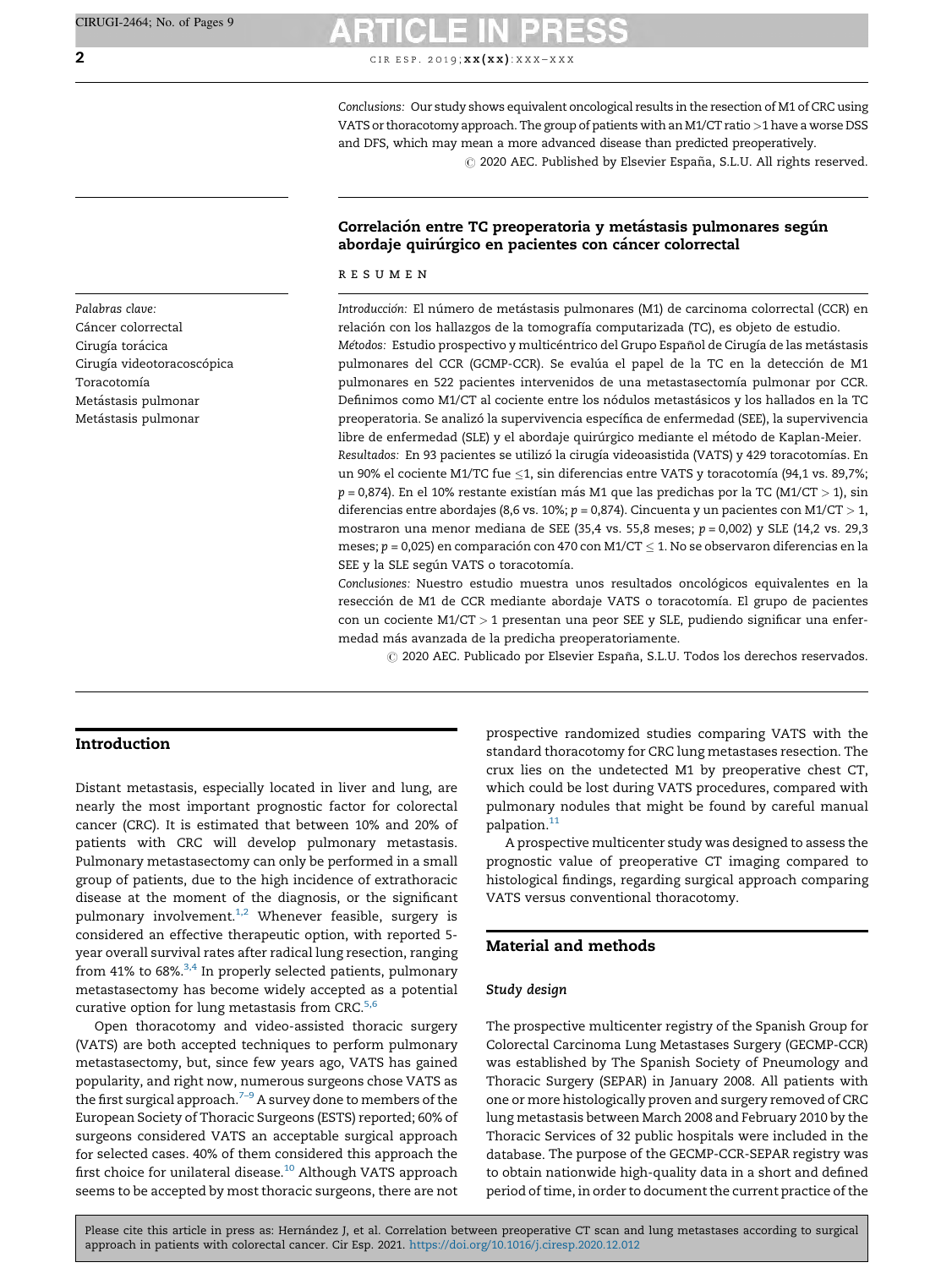CIR ESP. 2019;  $\mathbf{x} \mathbf{x} (\mathbf{x} \mathbf{x})$ :  $\mathbf{x} \mathbf{x} \mathbf{x} - \mathbf{x} \mathbf{x} \mathbf{x}$  3

### Patients

Available data corresponded to 543 patients undergoing their first CRC pulmonary metastasectomy during two consecutive years (March 2008–March 2010) with a follow-up period completed in March 2013, ensuring a minimum three year follow-up. Lung resection must be carried out with radical intention, that is, without leaving apparent macroscopic disease, and at least one excised lesion must be consistent with histologically confirmed CRC metastasis. The study was approved by the Ethics Committee of each participating hospitals as well as the regional Ethics Committee for Scientific and Medical Research of the different Autonomous Communities when necessary. Written informed consent was obtained from all patients.

Because of the study purpose, patients were divided in two groups according to the surgical approach; VATS surgery or conventional open thoracotomy. VATS was defined by the non-use of rib separation by using a rib retractor, making manual pulmonary palpation impossible by introducing one or two hands in full. The selection of the approach was decided by the primary surgeon based on his own criteria and experience.

### Data collection

The following variables were taken into account; age, sex, disease-free interval (DFI) (defined as; time elapsed from the last disease episode, regardless of location, until the date of pulmonary metastasis diagnosis); preoperative data including serum carcinoembryonic antigen (CEA) level, CT findings (number and nodules size as well as bilateral lesions), lymph node status according to CT, and when done, positron emission tomography (PET) and PET/CT findings were also recorded, surgical approach (VATS, open surgery), type and extend of surgical resection, postoperative data including; number of lung removed nodules, size of metastatic nodules, histologic lymph node involvement, other structures involvement, postoperative morbidity, postoperative mortality, adjuvant treatment, local lung recurrence and recurrent metastatic disease after the first pulmonary metastasectomy.

M1/CT ratio corresponded to the quotient between the actual number of metastatic lung nodes identified by histopathologic report after surgery and the number of nodes identified by preoperative CT scan. The M1/CT ratio was defined as  $\leq$  1 or  $>$ 1.

### Statistical analysis

Survival analysis was carried out from the first pulmonary metastasectomy date. In bilateral disease cases requiring bilateral procedures, the date of the second surgery was considered. Such survival analysis was specific for disease [disease-specific survival (DSS)], excluding patients who died in early postoperative period (first 30 days or during hospitalization), and considered censored those who died

from other causes different than their cancer disease. Diseasefree survival (DFS) was defined as the time elapsed from the first pulmonary metastasectomy until the first metastatic lesion registration date. Patients who were lost to follow-up were also censored, recording the time until the last date of known follow-up period.

The relationship between the clinical and oncological variables of the CRC episode and the type of surgical approach was analyzed by bivariate analysis, using the chi-square test or the Fisher's exact test for the comparison of categorical variables, and the Student's T test or the Mann–Whitney U test for the comparison of continuous variables. DSS and DFS were assessed with the Kaplan–Meier method and differences between curves were analyzed with the log-rank test. Factors independently associated with DSS and DFS were assessed using a Cox regression model in which all variables with a p value of <0.2 in the bivariate analysis were included. All hypothesis tests were bilateral and statistical significance was set at  $p < 0.05$ . Analyses were carried out using the Statistical Package for the Social Sciences (SPSS) version 18.0 for Windows.

### Results

From the 543 initially included patients, 21 were excluded due to different reasons, including duplicate patient's information in 1 patient, lack of data on pulmonary metastasectomy in 7, and metastasectomy performed before March 1, 2008 in 8. Therefore, the study population consisted of 522 patients, 335 men (64.2%), with a mean (standard deviation, SD) age of 64.7 (10.2) years old. Surgery procedures were carried out by VATS in 93 (17.8%) patients and by open thoracotomy in 429 (82.2%). VATS procedure was not performed in 11 (34.4%) of the 32 participating hospitals. Resections classification according to the surgical approach is shown in Table 1. Major resection frequency was significantly different, being much more

# Table 1 – Type of resection and surgical approach.

| Pulmonary metastasectomy VATS Open surgery | No. (%)       | $No.$ $(\%)$         | Total<br>No. (%) |
|--------------------------------------------|---------------|----------------------|------------------|
| Number of patients                         | 93            | 429                  | 522              |
| Type of resection ( $p < 0.001$ )          |               |                      |                  |
| Pneumonectomy                              | $\Omega$      | 4(0.9)               | 4(0.8)           |
| Lobectomy                                  |               | $6(6.5)$ 94 (22.1)   | 100 (19.3)       |
| Anatomical segmentectomy                   | 1(1.1)        | 18(4.2)              | 19(3.7)          |
| Wedge                                      |               | 85 (92.4) 309 (72.7) | 394 (76.2)       |
| Total                                      | 92            | 425                  | 517 <sup>a</sup> |
| Extended resection ( $p > 0.99$ )          |               |                      |                  |
| N <sub>o</sub>                             |               | 92 (98.9) 123 (98.6) | 394 (76.2)       |
| Yes                                        | 1(1.1) 6(1.4) |                      | 7(1.3)           |
| Total                                      | 93            | 429                  | 522              |
| Major resection ( $p < 0.001$ )            |               |                      |                  |
| N <sub>o</sub>                             |               | 87 (93.5) 331 (77.2) | 418 (80.1)       |
| Yes                                        |               | $6(6.5)$ 98 (22.8)   | 104 (19.9)       |
| Total                                      | 93            | 429                  | 522              |
|                                            |               |                      |                  |

<sup>a</sup> Incomplete information in 5 patients.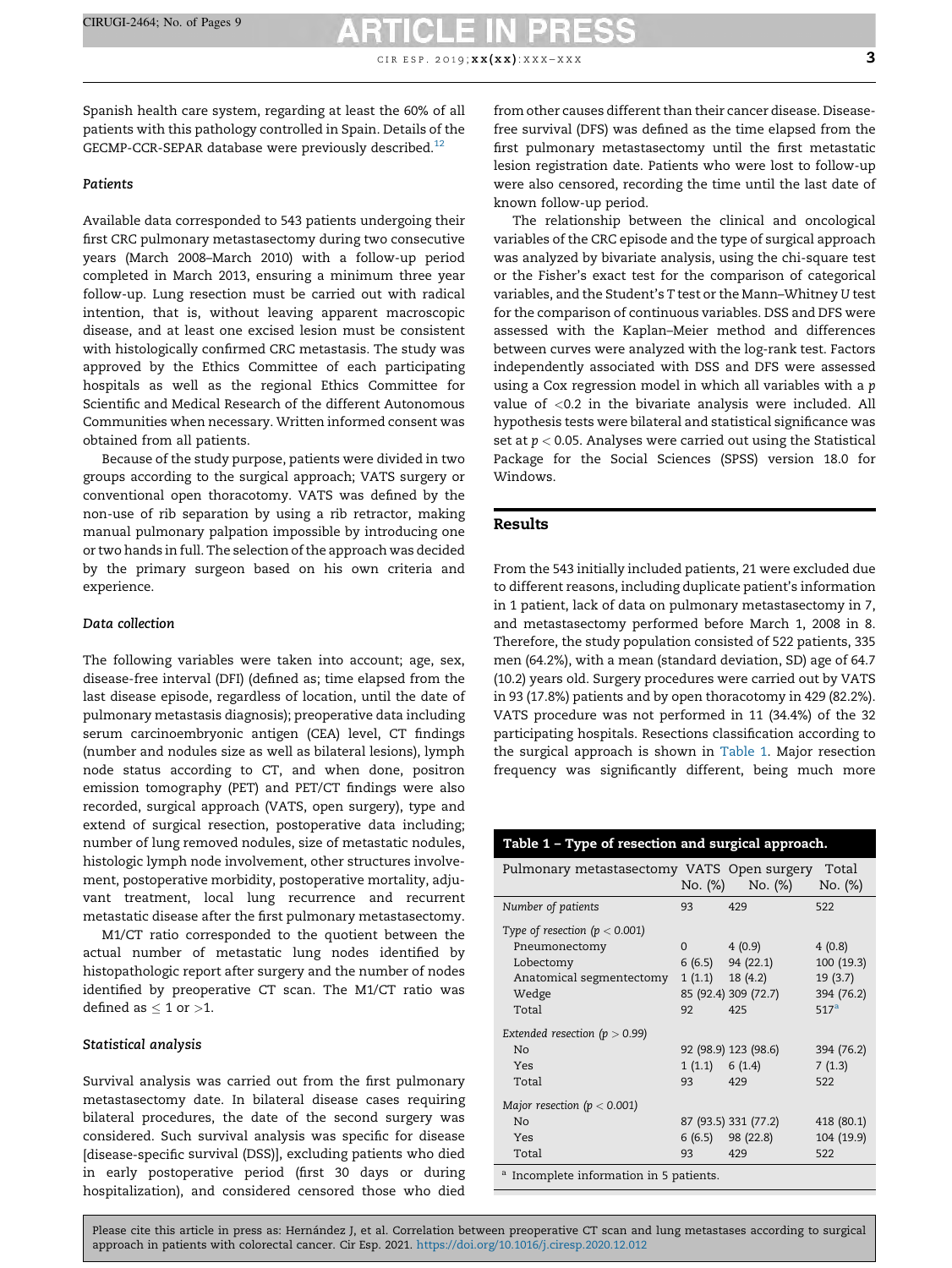### **4** c ir e s p . 2019;  $x \times (xx) : X \times X \rightarrow X \times X$

| Table 2 - Bivariate analysis of preoperative variables. |                  |                        |                         |         |  |
|---------------------------------------------------------|------------------|------------------------|-------------------------|---------|--|
| Variables                                               | Total<br>No. (%) | <b>VATS</b><br>No. (%) | Open surgery<br>No. (%) | p value |  |
| Total patients                                          | 522              | 93                     | 429                     |         |  |
| Male                                                    | 335 (64.2)       | 53 (57)                | 282 (65.7)              | 0.12    |  |
| Disease-free interval, months                           |                  |                        |                         |         |  |
| $>12$                                                   | 338 (65.1)       | 65 (69.9)              | 273(64.1)               | 0.33    |  |
| >24                                                     | 182 (35.1)       | 31 (33.3)              | 151 (35.4)              | 0.72    |  |
| $>36$                                                   | 97 (18.6)        | 16 (17.2)              | 81 (18.9)               | 0.77    |  |
| Serum CAE level, IU/mL                                  |                  |                        |                         |         |  |
| $>\!5$                                                  | 123 (23.6)       | 26 (27.9)              | 97 (22.6)               | 0.89    |  |
| $>10$                                                   | 67(12.8)         | 13 (14.0)              | 54 (12.6)               | 0.86    |  |
| Nodules on CT scan                                      |                  |                        |                         |         |  |
| $>1$ nodule                                             | 211 (40.4)       | 29(31.2)               | 182 (42.4)              | 0.048   |  |
| >2 nodules                                              | 105(20.1)        | 15(16.1)               | 90 (21.0)               | 0.32    |  |
| >3 nodules                                              | 59 (11.3)        | 6(6.4)                 | 53 (12.3)               | 0.14    |  |
| CT size larger nodule $>$ 30 mm                         | 65 (12.4)        | 2(2.1)                 | 63 (14.7)               | < 0.001 |  |
| Bilateral lesions on CT scan                            | 116 (22.2)       | 22(23.6)               | 94 (21.9)               | 0.78    |  |
| Clinical lymph node involvement                         | 381              | 66                     | 315                     |         |  |
| N <sub>0</sub>                                          | 351 (92.1)       | 58 (87.9)              | 293 (93.0)              | 0.30    |  |
| N1                                                      | $\overline{7}$   | 2(3.0)                 | 5(1.6)                  |         |  |
| N <sub>2</sub>                                          | 14               | 3(4.5)                 | 11(3.5)                 |         |  |
| N <sub>3</sub>                                          | 9                | 3(4.5)                 | 6(1.9)                  |         |  |
| Previous hepatic metastasis                             | 59 (11.3)        | 9(9.7)                 | 50(11.7)                | 0.71    |  |
| Previous hepatic metastasectomy                         | 55 (93.2)        | 7(77.8)                | 48 (96.0)               | 0.10    |  |
| Colorectal cancer                                       | 519              | 93                     | 426                     |         |  |
| Colon                                                   | 252 (48.6)       | 49 (52.7)              | 203 (47.7)              | 0.48    |  |
| Rectum                                                  | 234(45.1)        | 37 (39.8)              | 197 (42.6)              |         |  |
| Colon-rectum                                            | 33(6.4)          | 7(7.5)                 | 26(6.1)                 |         |  |
| Neoadjuvant chemotherapy for CRC                        | 130 (24.9)       | 22(23.7)               | 108 (25.2)              | 0.79    |  |
| CRC stage                                               | 514              | 93                     | 421                     |         |  |
| Stage I, II, III                                        | 379 (73.7)       | 74 (79.6)              | 305 (72.4)              | 0.19    |  |
| Stage IV                                                | 135 (26.3)       | 19 (20.4)              | 116 (27.6)              |         |  |
| Adjuvant chemotherapy for CRC                           | 396 (75.9)       | 67(72.0)               | 329 (76.7)              | 0.35    |  |
| CAE: carcinoembryonic antigen: CRC: colorectal cancer.  |                  |                        |                         |         |  |

CAE: carcinoembryonic antigen; CRC: colorectal cancer.

frequent in the thoracotomy group than in the VATS group (22.8% vs. 6.5%;  $p < 0.001$ ).

Results of bivariate analysis of preoperative variables are shown in Table 2. There were statistically significant differences between VATS and open surgery groups, when  $>1$ nodule was found on the CT scan ( $p = 0.048$ ) and when the size of the largest nodule on CT scan was  $>$  30 mm ( $p < 0.001$ ), with higher percentages in open surgery group. Regarding postoperative variables ([Table](#page-4-0) 3), significant differences were found; percentage of nodules  $>10$  mm ( $p = 0.015$ ), mean number of lymph nodes removed ( $p = 0.022$ ) and lymph node involvement (N0, N1, N2, and NX) ( $p < 0.001$ ). All the previous differences were found with a higher percentage in the open surgery group when compared with VATS. Although the postoperative morbidity was significantly lower in the VATS group (5.4%) than in the open surgery group (17.9%) ( $p = 0.002$ ), the percentage of patients with pulmonary recurrence and metastatic disease was similar in both groups (pulmonary recurrence 32.7% vs. 34.2%,  $p = 0.810$ ; metastatic disease 71.4% vs. 67.5%,  $p = 0.730$ ). The postoperative mortality rate was 0.4%, corresponding to two metastasectomies by open

approach because of ventricular fibrillation in one patient and sepsis in the other patient.

The different values of the M1/CT ratio were similar ([Table](#page-4-0) 4) regardless the surgical approach, either VATS or thoracotomy. CT and histological findings (M1/CT ratio  $\leq$  1) agreed in 90% of cases, without differences between VATS and open thoracotomy (94.1% vs. 89.7%). For the remaining 10% disagreement cases (M1/CT ratio  $> 1$ ), differences between VATS and open thoracotomy were either not found (8.6% vs. 10%) [\(Table](#page-4-0) 4).

From the overall study population (522 patients), 2 patients died after surgery and 64 were lost to follow-up; therefore, a total of 456 patients were included for the survival analysis. The median follow-up was 38.7 months (range 0.7–60.3 months). The median overall survival was 55 months. The surgical approach (VAT vs. open surgery) did no effect the outcome. The median DSS was 47.1 months (95% confidence interval [CI] 38.2–56.0) for VATS and 55.8 months (95% CI 18.0– 39.4) for open surgery ( $p = 0.159$ ) ([Fig.](#page-4-0) 1). The median DFS was 28.7 months (95% CI 18.0–39.4) for VATS and 28.1 months (95% CI 22.2–34.0) for open surgery ( $p = 0.955$ ) ([Fig.](#page-5-0) 2). However,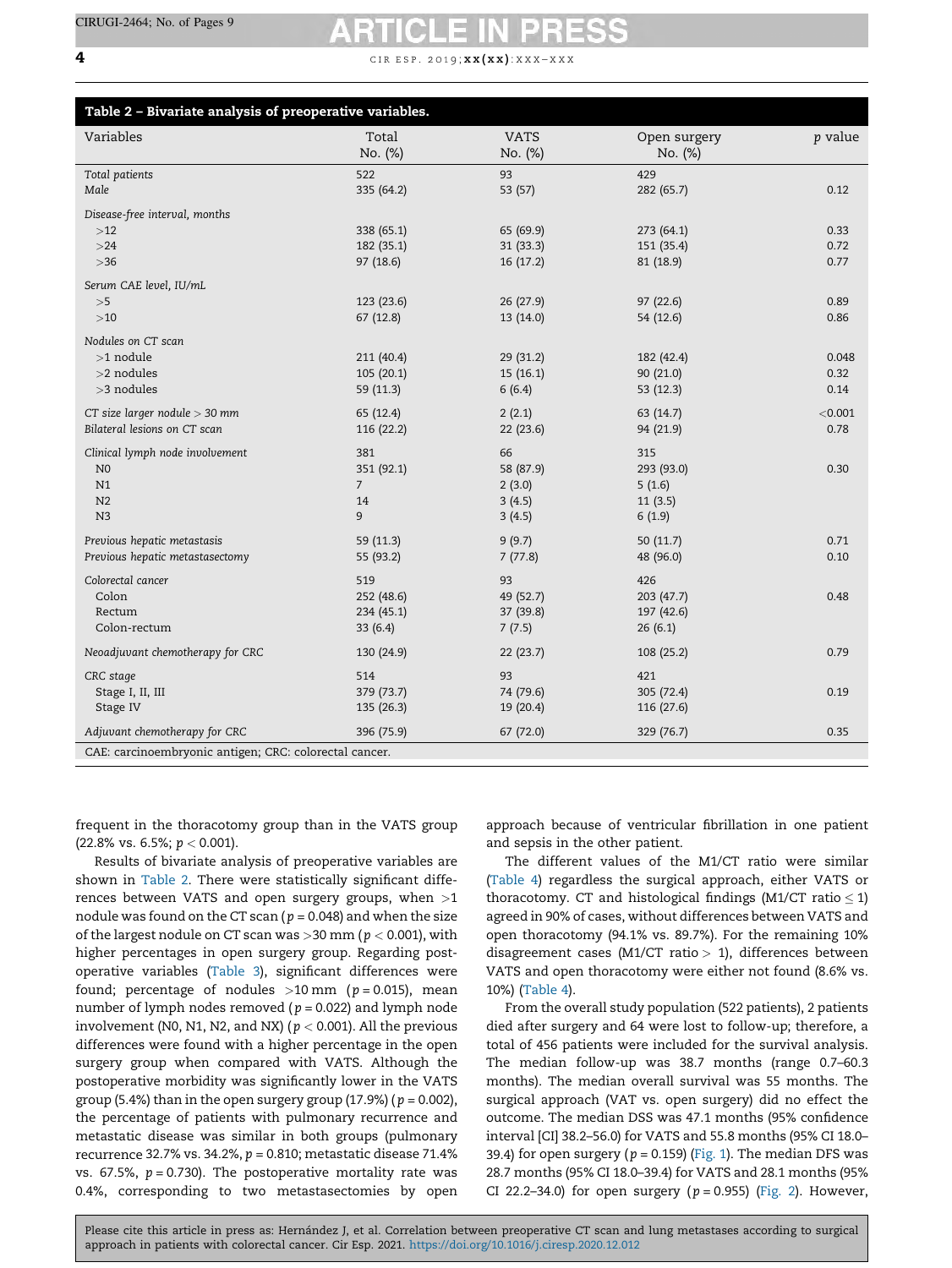## CIR ESP. 2019;  $\mathbf{x} \mathbf{x} (\mathbf{x} \mathbf{x})$ :  $\mathbf{x} \mathbf{x} \mathbf{x} - \mathbf{x} \mathbf{x} \mathbf{x}$  5

<span id="page-4-0"></span>

| Table 3 - Bivariate analysis of postoperative variables.                              |                  |                        |                         |                |
|---------------------------------------------------------------------------------------|------------------|------------------------|-------------------------|----------------|
| Variables                                                                             | Total<br>No. (%) | <b>VATS</b><br>No. (%) | Open surgery<br>No. (%) | <i>p</i> value |
| Total patients                                                                        | 522              | 93                     | 429                     |                |
| Bilateral surgical approach                                                           | 81(15.5)         | 19(20.4)               | 62(14.5)                | 0.15           |
| Extended resections                                                                   | 7(1.3)           | 1(1.1)                 | 6(1.4)                  | 0.99           |
| Number of metastasis                                                                  |                  |                        |                         |                |
| >1                                                                                    | 179 (34.3)       | 29(31.2)               | 150 (35.0)              | 0.54           |
| >2                                                                                    | 83 (15.9)        | 14(15.1)               | 69 (16.1)               | 0.87           |
| >3                                                                                    | 42(8.0)          | 5(5.4)                 | 37(8.6)                 | 0.4            |
| Larger size histological nodules                                                      |                  |                        |                         |                |
| $>10$ mm                                                                              | 359 (70.9)       | 54 (58.0)              | 305(73.3)               | 0.015          |
| $>$ 30 mm                                                                             | 70 (13.8)        | 7(7.8)                 | 63(15.1)                | 0.09           |
| Histological lymph node involvement                                                   |                  |                        |                         |                |
| N <sub>0</sub>                                                                        | 119 (22.8)       | 3(3.2)                 | 116(27.0)               | < 0.001        |
| N1                                                                                    | 8(1.5)           | $\mathbf{O}$           | 8(1.9)                  |                |
| N <sub>2</sub>                                                                        | 18(3.4)          | 2(2.1)                 | 16(3.7)                 |                |
| Nx                                                                                    | 374 (71.6)       | 87 (93.5)              | 287 (66.9)              |                |
| $N1 - 2 - 3$                                                                          | 26(5.0)          | 2(2.1)                 | 24(5.6)                 |                |
| Lymph nodes removed, mean                                                             | 5.5              | 2.9                    | 5.6                     | 0.022          |
| Involvement of other structures                                                       | 27(5.2)          | 6(6.4)                 | 21(4.9)                 | 0.6            |
| Postoperative morbidity                                                               | 82 (15.7)        | 5(5.4)                 | 77 (17.9)               | 0.002          |
| Postoperative mortality                                                               | 2(0.4)           | $\mathbf{0}$           | 2(0.5)                  | >0.9           |
| Adjuvant chemotherapy after pulmonary metastasectomy                                  | 321(61.5)        | 56 (60.2)              | 265(61.8)               | 0.81           |
| Data expressed as frequencies and percentages in parenthesis unless otherwise stated. |                  |                        |                         |                |

Table 4 – Percentages of patients undergoing pulmonary metastasectomy with VATS or open surgery according to results of the M1/CT ratio.

|                | Total<br>No. (%) | VATS<br>No. (%) | Open surgery<br>No. (%) | <i>p</i> value |
|----------------|------------------|-----------------|-------------------------|----------------|
| Total patients | 522              | 93              | 429                     |                |
| M1/CT ratio    |                  |                 |                         |                |
| 0.25           | 6(1.2)           | $\Omega$        | 6(1.4)                  | 0.161          |
| 0.5            | 32(6.1)          | 2(2.1)          | 3(7.0)                  |                |
| 0.75           | 6(1.2)           | $\Omega$        | 6(1.4)                  |                |
| $\mathbf{1}$   | 386 (73.9)       | 77 (82.8)       | 309 (72.0)              |                |
| 1.5            | 15 (2.9)         | 2(2.1)          | 13 (3.0)                |                |
| $\overline{2}$ | 17(3.2)          | 3(3.2)          | 14(3.3)                 |                |
| 3              | 5(0.9)           | 2(2.1)          | 3(0.7)                  |                |
| 5              | 1(0.2)           | $\Omega$        | 1(0.2)                  |                |
| $\leq1$        | 470 (90.0)       | 85 (91.4)       | 385 (89.7)              | 0.874          |
| >1             | 51 (9.8)         | 8(8.6)          | 43 (10.0)               | 0.874          |

M1/CT ratio: quotient between the actual number of metastatic lymph nodes identified by histopathologic examination of the surgical specimen and the number identified by preoperative CT scan.

differences in survival according to the M1/CT ratio value for both approaches were observed, with a median DSS of 55.8 months (95% CI unknown) for patients with M1/CT  $\leq$  1 compared to 35.4 months (95% CI 24.1–46.6) for those with  $M1/CT > 1$  ( $p = 0.002$ ) ([Fig.](#page-5-0) 3). The median DFS was 29.3 months (95% CI 22.9–35.7) for the group of patients with M1/CT  $\leq$  1 compared to 14.2 months (95% CI 11.7–16.8) for the group of patients with M1/CT > 1 ( $p = 0.025$ ) ([Fig.](#page-5-0) 4).

In the multivariate analysis, major resection appeared to be a protective factor in DSS (hazard ratio [HR] 0.6, 95% CI 0.3–09,  $p = 0.002$ ) and DFS (HR 0.5, 95% CI 0.3-0.8,  $p = 0.001$ ), whereas age of 70 years old or more, bilateral histological involvement, and histological lymph node involvement were independent predictors of DSS. More than 1 nodule reported by the preoperative CT was a significant predictor of DFS ([Table](#page-6-0) 5).

## Discussion

The present study shows two main findings. On one hand, it demonstrates that CRC pulmonary metastases resection can be effectively and safely performed using either VATS or a conventional thoracotomy approach. On the other hand, it proves that open approach is not superior to VATS detecting



Fig. 1 – Disease-specific survival (DSS) according to surgical approach: VATS or open thoracotomy.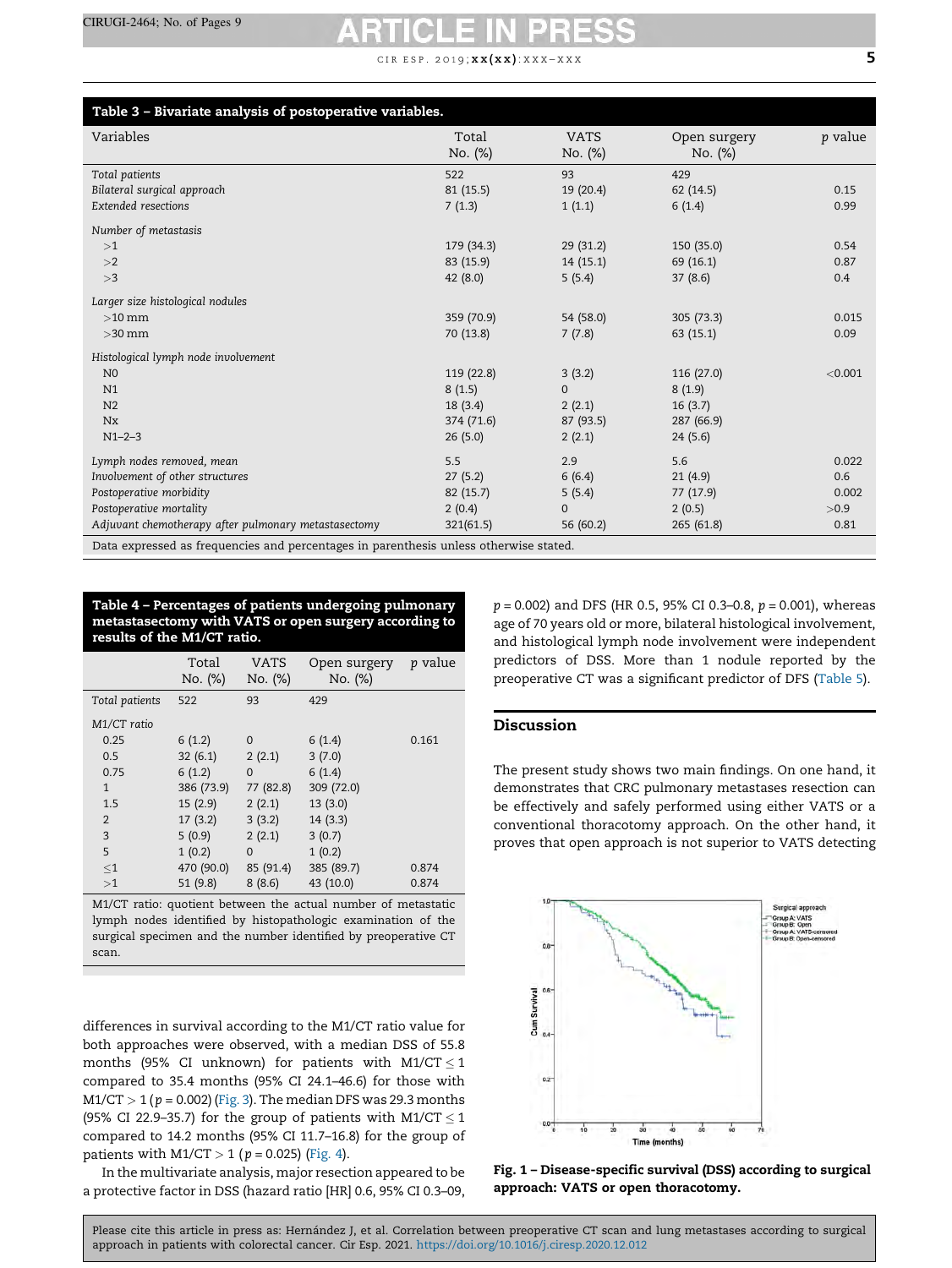<span id="page-5-0"></span>6 c i r e s p . 2019;  $x \times (xx)$ :  $x \times x - x \times x$ 



Fig. 2 – Disease-free survival (DFS) according to surgical approach: VATS or open thoracotomy.



Fig. 3 – Disease-specific survival (DSS) according to M1/CT ratio for both types of approach (VATS and open surgery).



Fig. 4 – Disease-free survival (DFS) according to M1/CT ratio for both types of approach (VATS and open surgery).

hidden lung metastases during the preoperative radioimaging studies.

After at least 3 years' follow-up, we did not observe survival differences between patients undergoing metastasectomy by VATS or open surgery. However, VATS was associated with a significantly lower postoperative morbidity and, in addition, no patient from the VATS group, died. These results are consistent with a previous analysis of morbidity and mortality of data collected from the GECMP-CCR-SEPAR registry, in which VATS vs. thoracotomy showed an independent protective effect (OR 0.3, 95% CI 0.1–0.8,  $p = 0.01$ ).<sup>[13](#page-7-0)</sup> The advantages of the minimally invasive route (including smaller and esthetic wounds, less blood loss, minor postoperative pain, lower immunosuppression consequences, fewer postoperative complications and shorted hospital stay), as compared with more invasive approaches, have been highlighted in different studies.<sup>[14–16](#page-7-0)</sup> All these factors contribute to a faster recovery and prompt use of adjuvant chemotherapy.

The rate of recurrence after complete metastasectomy with bimanual palpation exceeds 50%, as exactly expected for a systemic disease. That is why, some authors suggest that open surgical resection of all palpable pulmonary nodules is not a complete biological resection of all metastatic deposits.[17](#page-7-0) However, similar long-term survival outcome for patients undergoing VATS pulmonary resection CRC lung metastases and those undergoing conventional open thoracotomy have been reported in numerous studies.<sup>2,7,15,18,19,8</sup> In agreement with these results, we did not find differences in DSS and DFS, neither in the rate of recurrence of pulmonary disease between patients undergoing VATS or conventional thoracotomy. Although VATS is an acceptable alternative to thoracotomy for anatomic lung resection, there is still a large variability in its clinical application routine.<sup>[20,21](#page-8-0)</sup>

CT is considered the gold standard to assess intrathoracic extension before performing metastasectomy, but despite technical improvements in the diagnostic accuracy of CT, the rate of non-imaged malignant pulmonary metastasis remains around 15-25%. $22$  Although the sensitivity of helical CT to correctly identify histologically proven metastases exceeds high-resolution CT (82% vs. 75%), preoperative radiological assessment of lung lesions smaller than 6 mm is still limited. $^{23}$  $^{23}$  $^{23}$ Some studies on the detection of lung metastases have shown correlation between radiological findings and resected lesions in the surgical specimen. Kang et al. $^{24}$  $^{24}$  $^{24}$  reported a diagnostic accuracy of 97% for the 1-mm thin-section 16-channel multidetector row CT (TSMDCT). Also, in highly selected groups, this technique allowed to detect the same metastatic nodules as manual palpation. $24$  In patients with a unilateral solitary lesion, the sensitivity of helical CT on the detection of pulmonary metastasis in patients with CRC can reach 95.5%.<sup>[25](#page-8-0)</sup> However, discrepancies grow as the nodule count increases[.26](#page-8-0) Therefore, open procedures theoretically may provide better identification and removal of occulted lung nodules compared to VATS.<sup>[11,19](#page-7-0)</sup> Complete removal of metastatic lesions should improve long-term survival since R0 lung resection is the major prognostic factor of survival after metastasectomy. Incomplete resection is a poor prognostic factor. Nonetheless, persistency of occult residual disease provides a better prognosis than incomplete excision with evidence of macroscopic disease.<sup>[27](#page-8-0)</sup> A review by Patel and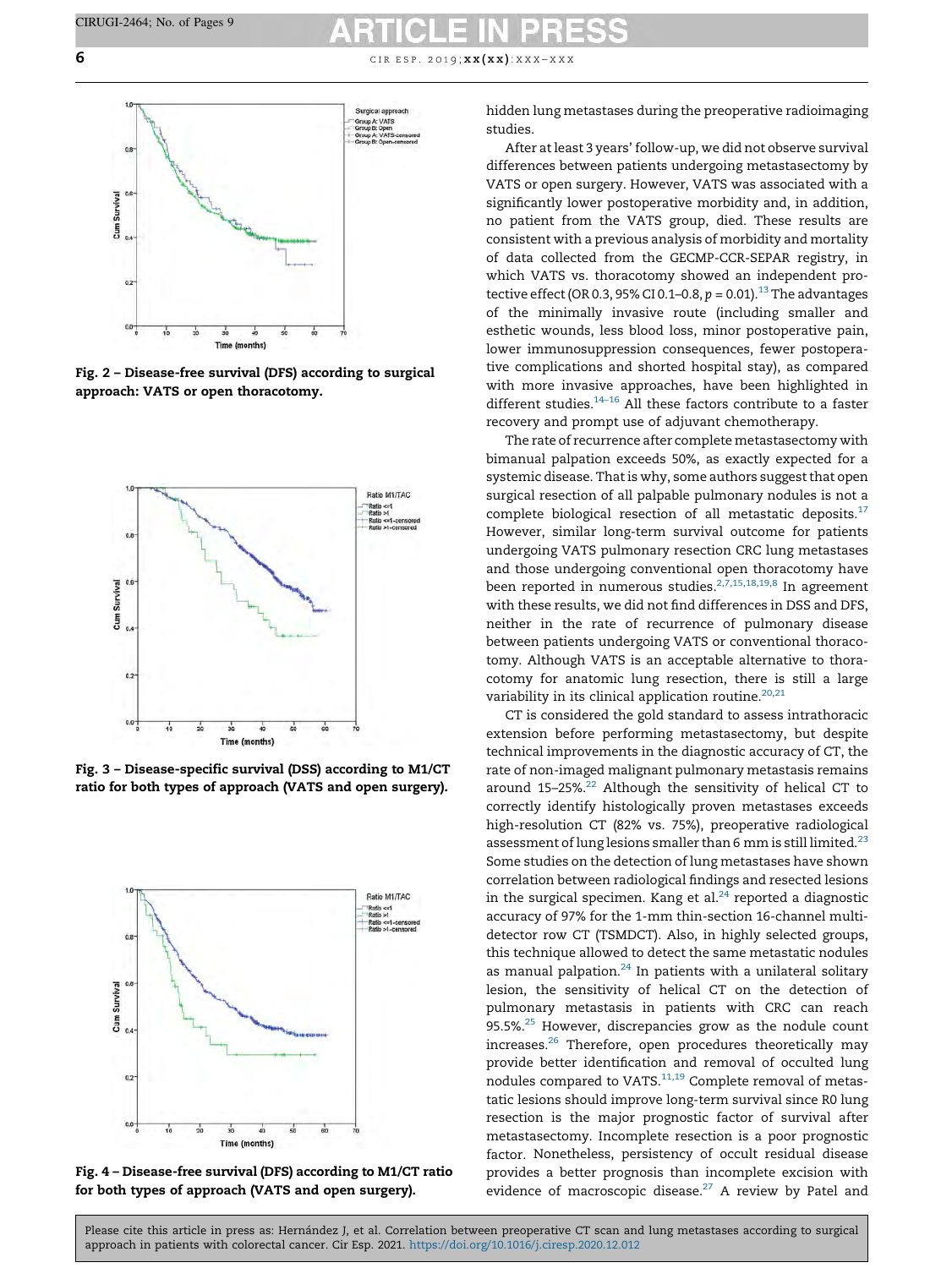CIR ESP. 2019;  $\mathbf{x} \mathbf{x} (\mathbf{x} \mathbf{x})$ :  $\mathbf{x} \mathbf{x} \mathbf{x} - \mathbf{x} \mathbf{x} \mathbf{x}$  7

<span id="page-6-0"></span>

| <i>p</i> value |
|----------------|
|                |
|                |
| 0.002          |
| < 0.001        |
| 0.001          |
| 0.2            |
| < 0.001        |
| 0.002          |
|                |
| 0.001          |
| 0.001          |
|                |

DeCam[p28](#page-8-0) justified the unilateral approach since there was no evidence of improved survival after a bilateral approach.

Interestingly, disagreement in the detection of lung metastases by CT scan and histological examination (M1/  $CT > 1$ ) was found in only 10% of cases. Differences according to the surgical approach were not observed, but patients in the M1/CT > 1 group, independent of undergoing VATS or open surgery, had a significantly worse DSS and DFS when compared with patients with consistent CT and histological findings. Therefore, the decision of the surgical approach used should be made by the surgeon responsible for the surgery based on his surgical experience in both procedures and with the premise of being able to resect the tumour ''visible'' in the preoperative imaging tests.

Regarding lymphadenectomy, a high percentage of patients lacked examination of lymph nodes (Nx 72%), being even significantly higher on VATS group compared to the open surgery group. In a previous analysis of the GECMP-CCR-SEPAR database, $^{29}$  lymph node metastasis was detected in 10% of patients who had undergone lymphadenectomy. 5-year DSS, according to lymph node status, was 58.3% without of lymph nodes involvement vs. 24.8% when positive lymph node was confirmed, and 44% for uncertain lymph node status. Lymph node involvement increases the risk of late death and adequate lymph node resection is mandatory in all metastasectomies. The multivariate analysis of our study, shows that histological lymph node involvement and  $>1$ nodule on preoperative CT scan are poor DSS and DFS predictors, respectively, constituting a group of patients with more disease than that detected in the preoperative study, so they should be evaluated more cautiously for a later, more strict monitoring or adjuvant treatment.

This study has several limitations to consider. First, the subjectivity of the radiologist in the number and characterization of suspicious nodules observed in the preoperative CT. On the other hand, this study began to collect patients in 2008. During these 12 years the use of the videothoracoscopic approach has been increasing and it seems safe to affirm that the number of pulmonary metastasectomies currently performed using VATS will exceed 17.8% of our study.

## Conclusions

According to the results of our study, we can conclude that the surgical approach used is not related to an increase in the

radiopathological discrepancy between the resected and expected pulmonary M1s, according to the preoperative study by thoracic CT, nor is it related with a variation in survival (DSS or DFS). Only in a small percentage of patients (10%) will we find a discrepancy with more pulmonary M1s than expected. However, in this group of patients, it is worth noting the worsening in both survivals. This worsening could suggest the existence of more tumor disease than initially expected, so it would seem reasonable to assess the possibility of closer postoperative monitoring or to assess its candidacy for adjuvant treatment. It would be advisable to carry out future studies aimed at clarifying the management of this specific group of patients.

### Funding

The GECMP-CCR-SEPAR database was founded by Ethicon Endosurgery. This research has not received specific aid from agencies of the public sector, commercial sector or non-profit entities.

# Conflicts of interest

None.

# Acknowledgements

The authors thank María José Sánchez for help in the retrieval of references and Marta Pulido, MD, for editing the manuscript and editorial assistance.

# Appendix A. Members of the Spanish Group for Surgery of Lung Metastases from Colorectal Carcinoma (GECMP-CCR-SEPAR)

Coordinators: Juan J. Rivas (Hospital Universitario Miguel Servet, Zaragoza) and Laureano Molins (Hospital Universitari del Sagrat Cor, Barcelona); Secretary: Raúl Embún (Hospital Universitario Miguel Servet, Zaragoza); Local Heads and Departments: Francisco Rivas (Hospital Universitari del Bellvitge, L'Hospitalet de Llobregat, Barcelona); Raúl Embún (Hospital Universitario Miguel Servet, Zaragoza); Jorge Her-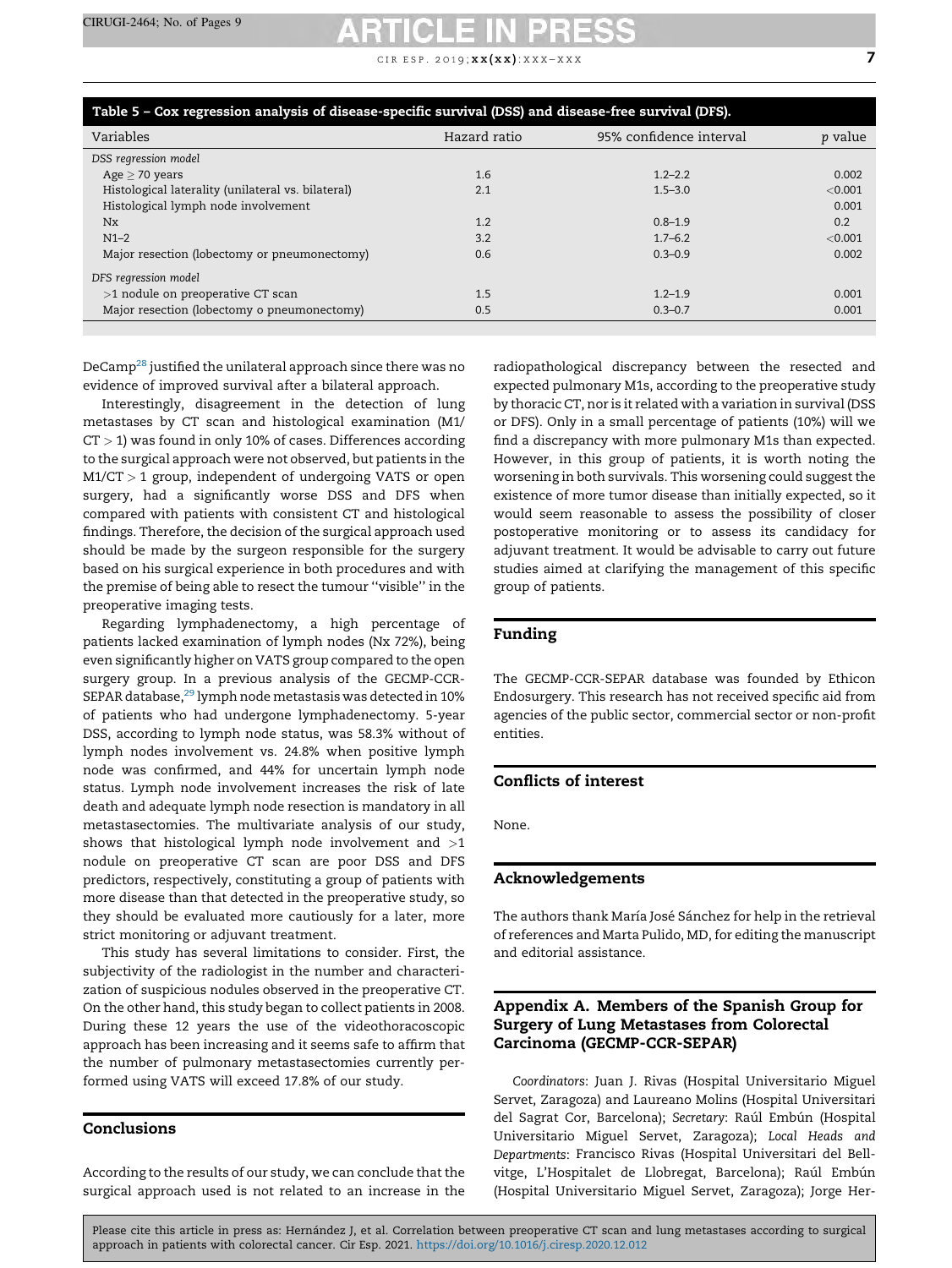<span id="page-7-0"></span>8 c i r e s p . 2019;  $x \times (xx)$ :  $x \times x - x \times x$ 

nández and José Manuel Mier (Hospital Universitari del Sagrat Cort, Barcelona); Félix Heras (Hospital General Universitario de Valladolid, Valladolid); Javier de la Cruz (Hospital Universitario Virgen del Rocío, Sevilla); Matilde Rubio (Hospital Universitari Josep Trueta, Girona); Esther Fernández (Hospital Universitari Germans Trias i Pujol, Badalona, Barcelona); Miguel Carbajo (Hospital Universitario Marqués de Valdecilla, Santander); Rafael Peñalver (Hospital Universitario Gregorio Marañón, Madrid); José Ramón Jarabo (Hospital Clínico San Carlos, Madrid); Diego González-Rivas (Complejo Hospitalario Universitario A Coruña, A Coruña);Sergio Bolufer (Hospital General Universitario de Alicante, Alicante); Carlos Pagés (Hospital General Universitario Carlos Haya, Málaga); Sergi Call (Hospital Universitari Mútua Terrassa, Terrassa, Barcelona); David Smith (Hospital Italiano, Buenos Aires, Argentina); Richard Wins (Hospital Clínico Universitario de Valencia, Valencia); Antonio Arnau (Hospital General Universitario de Valencia, Valencia); Andrés Arroyo (Hospital Universitario Virgen de la Arrixaca, Murcia); M. Carmen Marrón (Hospital Universitario 12 de Octubre, Madrid); Akiko Tamura (Clínica Universitaria de Navarra, Pamplona); Montse Blanco (Complejo Hospitalario Universitario de Vigo, Pontevedra); Beatriz de Olaiz (Hospital Universitario de Getafe, Getafe, Madrid); Gemma Muñoz (Hospital Universitario Ramón y Cajal, Madrid); José M. García Prim (Complejo Hospitalario Universitario de Santiago, Santiago de Compostela); Carlos Rombola´ (Hospital General Universitario de Albacete, Albacete); Santiago García Barajas (Hospital Universitario Infanta Cristina, Badajoz); Alberto Rodrı´guez (Hospital Universitari del Mar, Barcelona); Jorge Freixinet (Hospital Universitario Dr. Negrín, Las Palmas de Gran Canaria); Javier Ruiz (Hospital Universitario Virgen de las Nieves, Granada); Guillermo Carriquiry (Hospital Maciel, Universidad de la República, Montevideo, Uruguay); Moisés Rosenberg (InstitutoOncológico Alexander Fleming, Buenos Aires, Argentina); and Emilio Canalís (Hospital Universitari. U. Juan XXIII, Tarragona).

## r e f e r e n c e s

- 1. Guerrera F, Mossetti C, Ceccarelli M, Bruna MC, Bora G, Olivetti S, et al. Surgery of colorectal cancer lung metastases: analysis of survival, recurrence and re-surgery. JThorac Dis. 2016;8:1764–7[1.](http://dx.doi.org/10.21037/jtd.2016.05.98) [http://dx.doi.org/10.21037/](http://dx.doi.org/10.21037/jtd.2016.05.98) [jtd.2016.05.98](http://dx.doi.org/10.21037/jtd.2016.05.98).
- 2. Perentes JY, Krueger T, Lovis A, Ris HB, Gonzalez M. Thoracoscopic resection of pulmonary metastasis: current practice and results. Crit Rev Oncol Hematol. 2015;95:105–13[.](http://dx.doi.org/10.1016/j.critrevonc.2015.02.005) <http://dx.doi.org/10.1016/j.critrevonc.2015.02.005>.
- 3. Cunningham D, Atkin W, Lenz HJ, Lynch HT, Minsky B, Nordlinger B, et al. Colorectal cancer. Lancet. 2010;375:1030– 4[7.](http://dx.doi.org/10.1016/S0140-6736(10)60353-4) [http://dx.doi.org/10.1016/S0140-6736\(10\)60353-4](http://dx.doi.org/10.1016/S0140-6736(10)60353-4).
- 4. Pfannschmidt J, Hoffmann H, Dienemann H. Reported outcome factors for pulmonary resection in metastatic colorectal cancer. J Thorac Oncol. 2010;5 Suppl. 2:S172–8[.](http://dx.doi.org/10.1097/JTO.0b013e3181dca330) <http://dx.doi.org/10.1097/JTO.0b013e3181dca330>.
- 5. Kim HK, Cho JH, Lee HY, Lee J, Kim J. Pulmonary metastasectomy for colorectal cancer. How many nodules, how many times? World J Gastroenterol. 2014;20:6133–45[.](http://dx.doi.org/10.3748/wjg.v20.i20.6133) <http://dx.doi.org/10.3748/wjg.v20.i20.6133>.
- 6. Al-Ameri M, Persson M, Bergman P, Franco-Cereceda A, Sartipy U. Surgery for pulmonary metastases from

colorectal cancer: survival and prognostic factors. J Thorac Dis. 2018;10:3372–80[.](http://dx.doi.org/10.21037/jtd.2018.05.120) [http://dx.doi.org/10.21037/](http://dx.doi.org/10.21037/jtd.2018.05.120) itd.2018.05.120

- 7. Carballo M, Maish MS, Jaroszewski DE, Yetasook A, Bauer K, Cameron RB, et al. Video-assisted thoracic surgery (VATS) as a safe alternative for the resection of pulmonary metastases: a retrospective cohort study. J Cardiothorac Surg. 2009;4:1[3.](http://dx.doi.org/10.1007/s00464-008-0243-z) [http://dx.doi.org/10.1007/s00464-008-0243-z.](http://dx.doi.org/10.1007/s00464-008-0243-z) doi:10.1186/1749-8090-4-13.
- 8. Nakas A, Klimatsidas MN, Entwisle J, Martin-Ucar AE, Waller DA. Video-assisted versus open pulmonary metastasectomy: the surgeon's finger or the radiologist's eye? Eur J Cardiothorac Surg. 2009;36:469–7[4.](http://dx.doi.org/10.1016/j.ejcts.2009.03.050) [http://](http://dx.doi.org/10.1016/j.ejcts.2009.03.050) [dx.doi.org/10.1016/j.ejcts.2009.03.050.](http://dx.doi.org/10.1016/j.ejcts.2009.03.050)
- 9. Ampollini L, Gnetti L, Goldoni M, Viani L, Faedda E, Campanini N, et al. Pulmonary metastasectomy for colorectal cancer: analysis of prognostic factors affecting survival. J Thorac Dis. 2017;9 Suppl. 12:S1282–9[0.](http://dx.doi.org/10.21037/jtd.2017.07.100) [http://](http://dx.doi.org/10.21037/jtd.2017.07.100) [dx.doi.org/10.21037/jtd.2017.07.100.](http://dx.doi.org/10.21037/jtd.2017.07.100)
- 10. Internullo E, Cassivi SD, Van Raemdonck D, Friedel G, Treasure T. Pulmonary metastasectomy: a survey of current practice amongst members of the European Society of Thoracic Surgeons. J Thorac Oncol. 2008;3:1257–66[.](http://dx.doi.org/10.1097/JTO.0b013e31818bd9da) [http://](http://dx.doi.org/10.1097/JTO.0b013e31818bd9da) [dx.doi.org/10.1097/JTO.0b013e31818bd9da](http://dx.doi.org/10.1097/JTO.0b013e31818bd9da).
- 11. Cerfolio RJ, Bryant AS, McCarty TP, Minnich DJ. A prospective study to determine the incidence of non-imaged malignant pulmonary nodules in patients who undergo metastasectomy by thoracotomy with lung palpation. Ann Thorac Surg. 2011;91:1696–70[0.](http://dx.doi.org/10.1016/j.athoracsur.2011.02.075) [http://dx.doi.org/10.1016/](http://dx.doi.org/10.1016/j.athoracsur.2011.02.075) [j.athoracsur.2011.02.075](http://dx.doi.org/10.1016/j.athoracsur.2011.02.075).
- 12. Embun R, Fiorentino F, Treasure T, Rivas JJ, Molins L. Pulmonary metastasectomy in colorectal cancer: a prospective study of demography and clinical characteristics of 543 patients in the Spanish colorectal metastasectomy registry (GECMP-CCR). BMJ Open. 2013;[3.](http://dx.doi.org/10.1136/bmjopen-2013-002787) <http://dx.doi.org/10.1136/bmjopen-2013-002787>. pii:e002787.
- 13. Rodriguez-Fuster A, Belda-Sanchis J, Aguilo R, Embun R, Mojal S, Call S, et al. Morbidity and mortality in a large series of surgical patients with pulmonary metastases of colorectal carcinoma: a prospective multicentre Spanish study (GECMP-CCR-SEPAR). Eue Cardiothorac Surg. 2014;45:671–6[.](http://dx.doi.org/10.1093/ejcts/ezt459) [http://dx.doi.org/10.1093/ejcts/ezt459.](http://dx.doi.org/10.1093/ejcts/ezt459)
- 14. Onaitis MW, Petersen RP, Balderson SS, Toloza E, Burfeind WR, Harpole DH Jr, et al. Thoracoscopic lobectomy is a safe and versatile procedure: experience with 500 consecutive patients. Ann Surg. 2006;244:420–[5.](http://dx.doi.org/10.1097/01.sla.0000234892.79056.63) [http://dx.doi.org/](http://dx.doi.org/10.1097/01.sla.0000234892.79056.63) [10.1097/01.sla.0000234892.79056.63](http://dx.doi.org/10.1097/01.sla.0000234892.79056.63).
- 15. Meng D, Fu L, Wang L, Dai Y, Lv W, Zhang J, et al. Videoassisted thoracoscopic surgery versus open thoracotomy in pulmonary metastasectomy: a meta-analysis of observational studies. Interact Cardiovasc Thorac Surg. 2016;22:200–6[.](http://dx.doi.org/10.1093/icvts/ivv309) [http://dx.doi.org/10.1093/icvts/ivv309.](http://dx.doi.org/10.1093/icvts/ivv309)
- 16. Cheang MY, Herle P, Pradhan N, Antippa P. Video-assisted thoracoscopic surgery versus open thoracotomy for pulmonary metastasectomy: a systematic review. ANZ J Surg. 2015;85:408–13[.](http://dx.doi.org/10.1111/ans.12925) <http://dx.doi.org/10.1111/ans.12925>.
- 17. Sonett JR. Pulmonary metastases: biologic and historical justification for VATS Video assisted thoracic surgery. Eur J Cardiothorac Surg. 1999;16:S13–[5.](http://dx.doi.org/10.1016/s1010-7940(99)00175-x) [http://dx.doi.org/10.1016/](http://dx.doi.org/10.1016/s1010-7940(99)00175-x) [s1010-7940\(99\)00175-x](http://dx.doi.org/10.1016/s1010-7940(99)00175-x).
- 18. Hou Z, Zhang H, Gui L, Wang W, Zhao S. [Video-assisted](http://refhub.elsevier.com/S0009-739X(20)30426-7/sbref0235) [thoracoscopic](http://refhub.elsevier.com/S0009-739X(20)30426-7/sbref0235) surgery versus open resection of lung [metastases](http://refhub.elsevier.com/S0009-739X(20)30426-7/sbref0235) from colorectal cancer. Int J Clin Exp Med. [2015;8:13571–7.](http://refhub.elsevier.com/S0009-739X(20)30426-7/sbref0235)
- 19. Saisho S, Nakata M, Sawada S, Yamashita M, Saeki H, Kurita A, et al. Evaluation of video-assisted thoracoscopic surgery for pulmonary metastases: 11-years of experience. Surg Endosc. 2009;23:55–6[1.](http://dx.doi.org/10.1007/s00464-008-9895-y) [http://dx.doi.org/10.1007/s00464-008-](http://dx.doi.org/10.1007/s00464-008-9895-y) [9895-y](http://dx.doi.org/10.1007/s00464-008-9895-y).